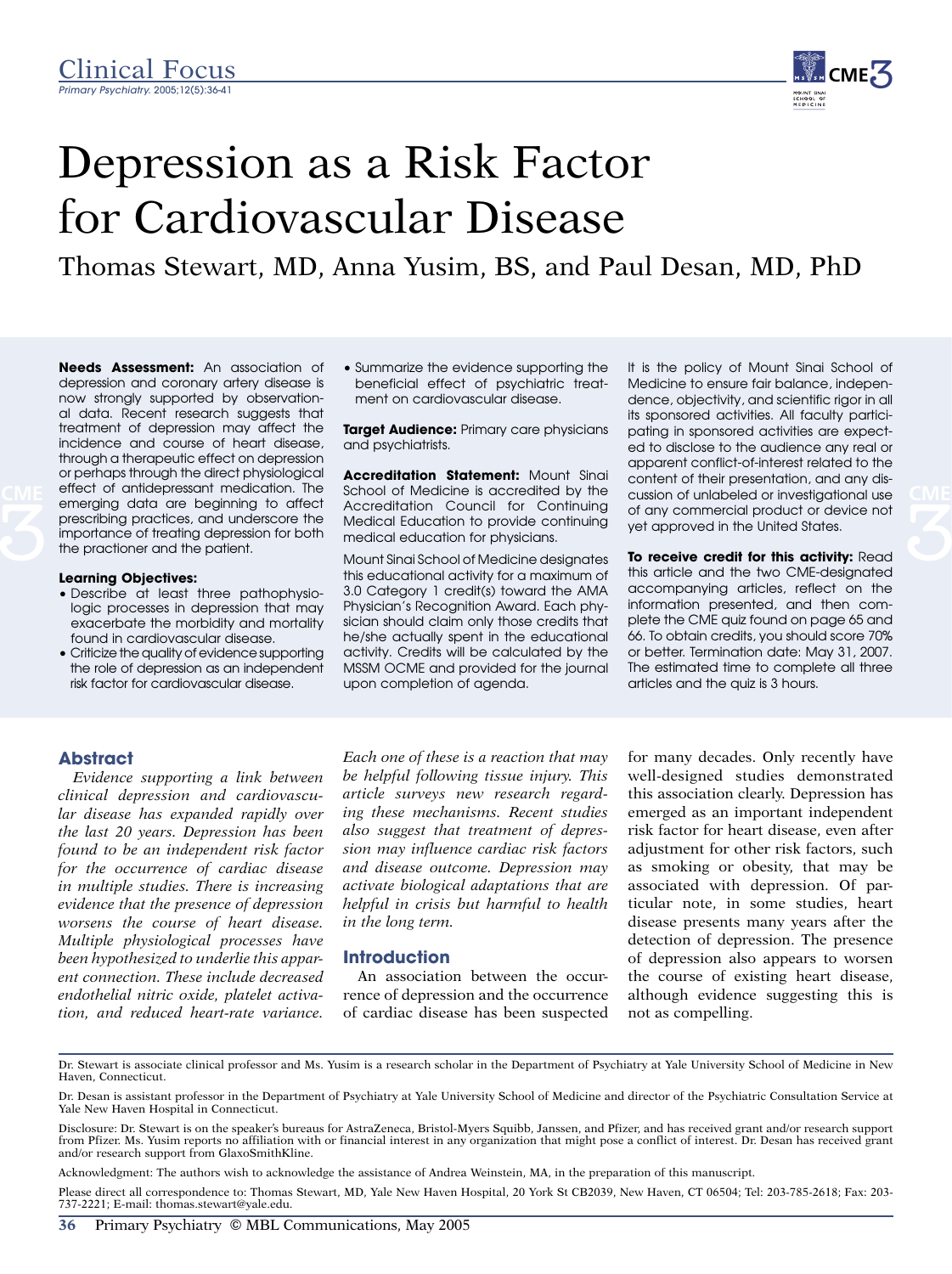This review discusses the status of research regarding the impact of depression on heart disease. Multiple mechanisms have been proposed to mediate a causal impact of depression on cardiac disease. These include the effects of depression on health-related behaviors and compliance, the hypothalamic-pituitary-adrenal (HPA) axis, the autonomic nervous system, clotting and platelet function, inflammatory mediators, lipid metabolism, and other physiological parameters. This article focuses on three mechanisms: the nitric oxide (NO) system, platelet activation, and autonomic function as reflected in heart-rate variability, each a physiological adaptation that might be appropriate in hemorrhage and injury. It also summarizes some new results from a growing literature that treatment of depression may affect the course of cardiac disease, an area of research that may have important and direct effects on human health.

## **Depression and Heart Disease**

Many studies have found that major depressive disorder (MDD) occurs with increased frequency in coronary artery disease (CAD). The prevalence of MDD in systematic studies is approximately 2% to 4% in the community, and approximately 10% to 14% in hospitalized medical patients.<sup>1,2</sup> Schleifer and colleagues3 found an 18% incidence of MDD in patients hospitalized for myocardial infarction (MI) using systematic evaluation with *Diagnostic and Statistical Manual of Mental Disorders*, Third Edition (*DSM-III*),<sup>4</sup> criteria, with an additional 27% of patients having minor depression.3 Of patients with MDD, 77% still met criteria for MDD 3–4 months later. Other studies using systematic diagnostic instruments in patients hospitalized for CAD have estimated an incidence of approximately 15% to 20%.5-7 Among patients hospitalized for unstable angina, MDD was diagnosed in 15%.8 Of patients discharged following coronary artery bypass surgery, 20% met *DSM-IV*<sup>9</sup> criteria for MDD.10 Clearly, depression is common in CAD.

MDD might result from the psychological stress of cardiac disease. There has, however, been evidence for some time that depression itself has adverse effects on cardiovascular disease, as noted by Glassman and Shapiro<sup>7</sup> in an important review. Malzberg<sup>11</sup> drew attention to the connection between

MDD and CAD in his 1934 study of depressed patients admitted to the New York State Hospital system. He found the age-standardized death rate due to "diseases of the heart" for manicdepressive psychosis was approximately six times that of the general population of New York. He subsequently published another study<sup>12</sup> that emphasized that the death rates due to cardiac disease were even higher in involutional melancholia (approximately eight times higher than in the general population). Involutional melancholia was considered to be depression beginning in mid-life or later, frequently with agitation and nihilistic or psychosomatic preoccupations. No comparable increase occurred in other functional psychoses, such as dementia praecox. In 1969, Dreyfuss and  $\text{colle}$ agues<sup>13</sup> made similar observations among psychiatric inpatients in Israel: the rate of MI was about six times higher among inpatients with depression than among all other inpatients.

More systematic studies have reproduced this association. For example, Weeke and colleagues<sup>14</sup> used the Danish National Registry to follow patients being treated for MDD and bipolar disorder to determine the cause of death. There was a >50% increase in death due to cardiovascular disease compared to the general Danish population. While most other follow-up studies of psychiatric patients showed an association of MDD and CAD, all of this data concerned individuals with psychiatric disease who may have been at higher risk due to other factors than depression, such as smoking, obesity, or antidepressant treatment.

Prospective epidemiologic studies that control for smoking and other risk factors address the confounding factors in the above studies. In one pivotal study, Anda and colleagues<sup>15</sup> used data from the National Health and Nutritional Epidemiological Study to follow 2,832 patients without ischemic heart disease or serious medical illness for an average of 12.5 years. After controlling for risk factors, the relative risk of fatal CAD was 1.5 for patients with depressed affect compared to those without, and 1.6 for the incidence of nonfatal CAD. In a striking study, Ford and colleagues<sup>16</sup> followed 1,190 male medical students enrolled between 1948 and 1964 at Johns Hopkins University for a median

of 37 years, using annual questionnaires. Reports of clinical depression, including treatment, were reviewed and confirmed by five physicians blinded to the study design. Ford and colleagues<sup>16</sup> found a cumulative incidence of depression of 12%, excluding depression lasting <2 weeks or reactions related to acute grief. The men with clinical depression had a relative risk for MI approximately twice that of subjects without depression, after controlling for smoking and other risk factors.

Multiple community survey studies have come to similar findings. Wulsin and Singal<sup>17</sup> recently reviewed 10 studies meeting their methodological criteria: 9 of the 10 studies indicated a significantly increased risk of CAD in patients with depression, while 1 study indicated a small but not significant increase. They noted that two studies that used a structured diagnostic interview showed higher risk rates than studies using self-report instruments. Their meta-analysis indicated a relative risk rate of 1.64 for CAD due to depression. Similarly, Rugulies<sup>18</sup> estimated the same relative risk in a meta-analysis of 11 studies. Even after controlling for smoking and other risk factors for heart disease, the current literature suggests that depression predisposes to the development of cardiac disease. This correlation is all the more impressive, as most of these studies have demonstrated the onset of CAD years after the baseline observation of depression.

Moreover, the presence of depression appears to worsen the course of CAD. In 1988, Carney and colleagues<sup>5</sup> published a follow-up study of 52 patients undergoing cardiac catheterization for CAD. The presence of depression was found to be the strongest predictor of future cardiac events, with depressed subjects more than twice as likely to develop serious complications in the ensuing year. A further prospective study came from the Montreal Heart Institute by Frasure-Smith and colleagues6,19: modified *DSM-III-R*20 criteria for MDD and the Beck Depression Inventory (BDI) were assessed in 222 patients hospitalized for MI. At 6 months, the presence of MDD significantly predicted death due to CAD, with a relative risk of 3.4, after controlling for other risk factors and severity of CAD. The effect of MDD was greatest in the first 6 months. Even at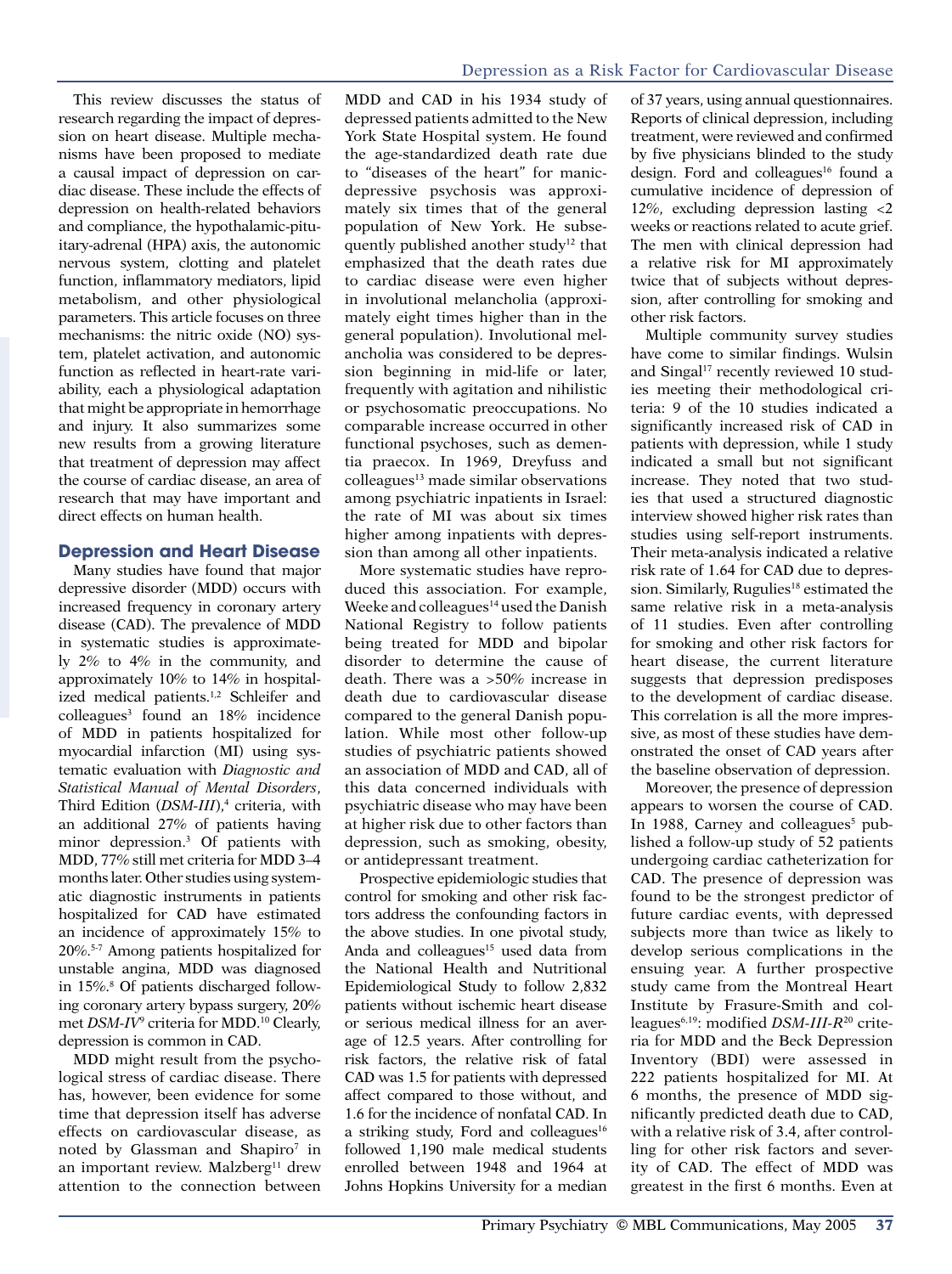# T. Stewart, A. Yusim, P. Desan

18 months, elevated BDI scores significantly predicted death, after controlling for other risk factors. Lesperance and colleagues<sup>21</sup> further studied 896 patients with depression measured by BDI after MI. At 5 years, the relative risk was more than three times greater for those with a post-MI BDI score >18 compared to those with a BDI <5, after adjustment for other predictive factors. The same group<sup>8</sup> conducted a similar study involving 430 patients admitted for unstable angina with depression measured by BDI score. A score >9 was associated with a relative risk of 6.7, even after controlling for multiple other prognostic factors.

Multiple studies in other patient groups have also found that depression worsens the course and increases the lethality of CAD.10,22,23 However, not all studies have agreed.<sup>24</sup> Lane and colleagues<sup>25</sup> have contributed an important caution: it is reasonable to expect that patients with more severe cardiac disease might be more depressed. Studies have attempted to control for disease severity by various means. If measures of medical severity are not adequate, it might appear that depression is an independent risk factor when in fact it is not. Other authors have argued that disease severity has been adequately controlled.23 New studies with increasingly powerful designs will contribute to this area.

Depression might affect cardiovascular disease through psychosocial mechanisms, including its effect on exercise, smoking, compliance, and other health behaviors; or through physiological mechanisms, including its effects on the autonomic system, the HPA axis, platelet function, lipid metabolism, and inflammatory mediators, such as cytokines. The connection between depression and heart disease is the subject of a large and rapidly growing literature, and a full survey is beyond the scope of this review. Finkel<sup>26</sup> has speculated that depression may increase cardiovascular mortality because it produces physiologic changes that are adaptive for survival following tissue injury, but are maladaptive for long-term survival. These include decreased endothelial NO, increased platelet activation, and altered sympathetic-parasympathetic autonomic balance. Each of these might improve response to acute hemorrhage but

worsen chronic cardiac disease. This selective review will address the literature supporting such a hypothesis.

#### Nitric Oxide and Depression

NO plays a vital role in regulating cardiovascular functioning through the stimulation of soluble guanylyl cyclase.27 This enzyme promotes vasodilation, inhibits platelet adhesion and aggregation, and curtails vascular smooth muscle proliferation and migration to inflamed endothelium. Reduced endothelial NO could promote cardiovascular disease and the threat of vascular occlusive events. NO is rapidly metabolized to nitrite and nitrate ions and is difficult to measure directly. These ions, collectively abbreviated  $NO<sub>x</sub>$ , are more stable and can serve as a marker of NO turnover. Several known CAD risk factors, such as hypertension $28$  or smoking,<sup>29</sup> are associated with reduced  $NO<sub>X</sub>$ levels. However, it is still to be determined whether depression, like other known risk factors, lowers NO levels.

Chrapko and colleagues<sup>30</sup> approached this problem by measuring plasma  $NO<sub>x</sub>$ and endothelial NO synthetase levels in 15 patients with MDD as defined by the *DSM-IV*, compared to 16 matched controls. All were in good health, and were not smoking or taking psychotropics. Their diets for 24 hours before testing were standardized for  $NO<sub>x</sub>$  intake. Depressed patients had significantly lower  $NO<sub>x</sub>$  and lower platelet endothelial NO synthetase activity. The  $NO<sub>x</sub>$ decline was greater than that seen in smokers in the study cited above.<sup>29</sup>

Rajagopalan and colleagues<sup>31</sup> studied bracial artery vasodilation in response to the sudden release of a blood pressure cuff inflated to suprasystolic pressure in depressed patients. This vasodilation is a marker for endothelial NO activity. Endothelial vasodilation in response to exogenous NO was measured using nitroglycerin. Fifteen patients with depression meeting *DSM-IV* criteria were paired with 15 normal control subjects, matched for age and gender. All were in good health with an average age of 30 and an average body mass index of 23. There were no smokers, and none were receiving psychotropics. The brachial artery change in diameter following suprasystolic pressure cuff release increased by 9.5% in normal controls versus 3.8% in the depressed group, a statistically significant difference. In contrast, both the depressed and nondepressed had similar brachial vasodilation in response to nitroglycerin, indicating a normal response in both groups to available NO. From these findings, it is reasonable to infer that the depressed group had less available endogenous endothelial NO.

#### Platelet Function and Depression

Increased β-thromboglobulin (BTG) in patients with CAD was noted in 1981.32 During that year, increased platelet factor-4 (PF4) was also detected in the same population.<sup>33</sup> Both of these are biomarkers connected to platelet activation. A large and complex literature has since connected platelet activation with risk for cardiac disease. Because of the previously described apparent association between depression and increased cardiac mortality, Musselman and colleagues<sup>34</sup> hypothesized that MDD was associated with increased platelet activation. They studied 12 antidepressantfree patients with MDD and 8 normal controls. Platelet activity was assayed through flow cytometry. Platelets from depressed subjects showed increased activation at baseline, and an increased response to orthostatic challenge.

Not all studies have reproduced these findings. Lederbogen and colleagues<sup>35</sup> found increased platelet aggregation in response to stimulation with collagen and thrombin in 22 patients with MDD meeting *DSM-IV* criteria compared to 24 matched controls. By contrast, Maes and colleagues<sup>36</sup> did not find increased platelet activation induced by collagen and adenosine diphosphate (ADP) in 79 depressed patients with *DSM-IV* MDD versus 16 normal controls. It is possible that ADP does not stimulate platelet activation as collagen and fibrinogen do. In an excellent review, von Kanel<sup>37</sup> noted that most studies before 1996 did not show increased platelet aggregation in MDD, although most recent studies, which are frequently better controlled and use flow cytometry, have shown increased platelet activation. Comparison of platelet activation findings is confounded by small sample size, differing measurement technologies, and differing inclusion and/or exclusion criteria. Definitive studies are still required.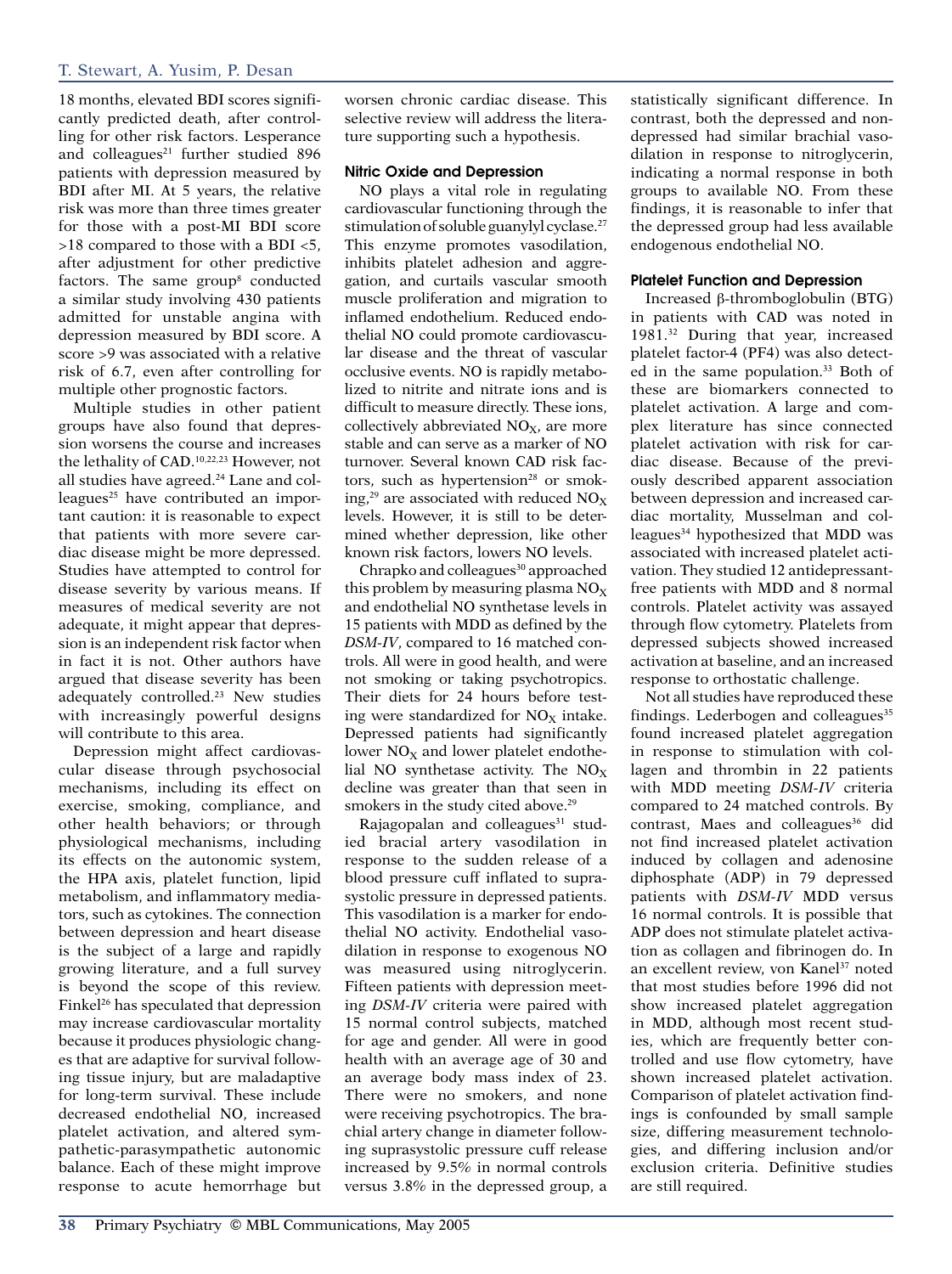MDD and CAD do appear to have an additive effect on platelet aggregation. Laghrissi-Thode and colleagues<sup>38</sup> noted increased PF4 and BTG in 21 subjects with CAD and MDD compared to 8 subjects with CAD alone and to 17 normal subjects (presumably their study was too small to detect the effect of CAD alone on these markers). Kuijpers and colleagues<sup>39</sup> also described significantly elevated PF4 in 12 subjects with MDD 3 months following MI compared to 12 post-MI subjects without MDD, with a trend toward increased BTG. Subjects were matched for age, gender, and MI severity based on transaminase levels. Serebruany and colleagues<sup>40</sup> retrospectively assayed multiple markers of platelet activation in serum samples from three studies of post-MI patients to examine the relationship between MDD and platelet activation in patients with CAD. Post-MI subjects with MDD, post-MI subjects, subjects with acute coronary syndrome, and a group of normal subjects were all studied. The results were complex, but it is striking that the highest levels in many of the markers were seen in patients with both MDD and CAD.

#### Heart-Rate Variability and Depression

Traditional mathematical modeling of healthy physiologic functioning centers on the concept of homeostasis. Central to homeostasis is the maintenance of predictable rhythms (reduction of variance) based on measurements such as heart rate.<sup>41</sup> Havlin and colleagues<sup>42</sup> have challenged the role played by homeostasis in the maintenance of a healthy heart rate:

The healthy heartbeat is generally thought to be regulated according to the classical principle of homeostasis, whereby physiologic systems operate to reduce variability and achieve an equilibrium like state. We find, however, that under normal conditions, beat-to-beat fluctuations in rate display the kind of long-range correlations typically exhibited by physical dynamical systems far from equilibrium, such as those near a critical point (entropy or disintegration).

Unpredictability and variance within parameters reflects healthy heart function.43 Heart-rate variability is the statistical variance in the beat-to-beat intervals of the heart rhythm, and is controlled by the autonomic nervous system.

Reduced heart-rate variance (HRV) is associated with increased sympathetic tone and decreased parasympathetic tone. In a pivotal study,<sup>44</sup> 715 patients who were 2 weeks post-MI were followed for 4 years. HRV had a significant inverse relationship to all causes of mortality, with a hazard ratio >2. Reduced HRV correlated with death from CAD, particularly reduced power in the lowest frequency ranges. A large body of literature demonstrates that reduced HRV is associated with decreased survival post-MI, perhaps because an abnormal balance of sympathetic to parasympathetic tone predisposes to arrhythmia.

Whether depression reduces HRV was examined by Carney and colleagues,<sup>45</sup> who compared HRV in 19 depressed versus 19 nondepressed CAD patients matched for age, sex, and smoking status. HRV, measured as the standard deviation of normal R-R intervals, was significantly lower in the depressed patients, with and without adjustment for cardiac vessel stenosis. The group conducted a subsequent study of 307 depressed patients compared to 365 nondepressed, matched controls.46 Electrocardiogram (EKG) monitoring for 24 hours was done ≤28 days after MI. Subjects were included in the depressed group if the BDI score was ≥10. Depression predicted reduced HRV, despite adjustment for diabetes, smoking, age, and sex; and depression severity correlated with decreased HRV.

Agelink and colleagues $47$  tested the hypothesis that MDD was associated with increased heart rate along with increased sympathetic and reduced parasympathetic tone leading to reduced HRV. Thirty-two healthy patients with MDD (as defined by Hamilton Rating Scale for Depression [HAM-D] scores >25 for 2 weeks) were compared to 64 matched, nondepressed controls. At the time of EKG monitoring, none had received antidepressants for ≥6 days. HRV was studied in low, intermediate, and high frequency bands; and during rest, deep breathing, and the Valsalva maneuver. Indices of parasympathetic activity and sympathetic-parasympathetic balance were calculated. Subjects with depression showed an increased heart rate. Subjects with moderate-to-severe depression showed indices consistent with decreased parasympathetic tone and increased relative sympathetic tone. Findings in subjects with milder depression trended in this direction without being statistically significant.

### **Antidepressant Treatment and Heart Disease**

If depression is a risk factor for heart disease, treatment of depression should improve the course of heart disease. Some evidence exists that such treatment can improve risk factors for CAD. Paroxetine has been shown to increase  $NO<sub>X</sub>$  in healthy nonsmoking men.<sup>48</sup> Lara and colleagues<sup>48</sup> studied 18 healthy men without any Axis I disorder who received paroxetine 20 mg for 8 weeks. At the end of the study their  $NO<sub>X</sub>$  had significantly increased from baseline. At 6 days after completion of the study, the NO<sub>X</sub> had reverted to the prestudy baseline.

Sertraline has been demonstrated to inhibit platelet activation even in the presence of aspirin and clopidogrel.49 Serebruany and colleagues<sup>49</sup> used a subset of patients treated with sertraline (n=28) and placebo (n=36) from the Sertraline Antidepressant Heart Attack Randomized Trial (SADHART). Many patients in both groups had received anticoagulants, aspirin, and/or clopidogel. Markers for platelet activation were significantly reduced for the sertraline group at weeks 6 and 16 after MI.

Sertraline also improved post-MI HRV recovery in patients with MDD meeting *DSM-IV-TR*50 criteria in a double-blind, controlled, randomized study.51 At 2 weeks post-MI, subjects were randomized to sertraline or placebo, with 12 subjects completing active treatment and 15 subjects completing placebo treatment. Both groups were compared to a nonrandomized reference group of 11 nondepressed post-MI patients, with measurements obtained from 2–22 weeks post-MI. The recovery of normal HRV in the sertraline group matched that found in the reference group. Over the same time span, there was actually a significant decline in HRV for the placebo group. Similarly, Carney and colleagues<sup>52</sup> used weekly cognitivebehavioral therapy (CBT) for 16 weeks to treat MDD in 30 depressed patients, compared to 22 matched cardiac patients without depression. A subset of 12 patients with severe depression, but not the set of patients with mild depression, showed significant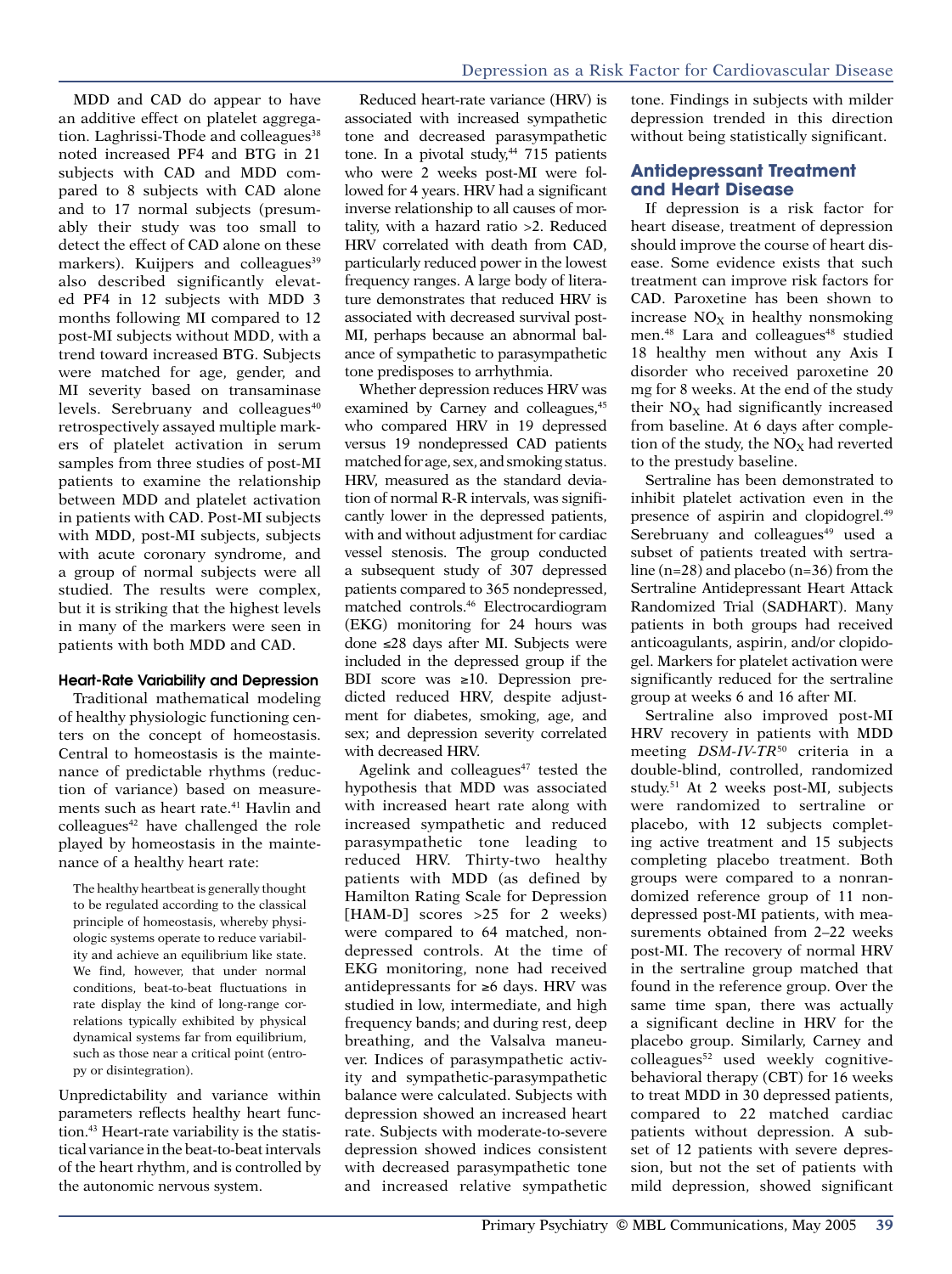improvements in heart rate and one index of HRV thought to reflect chiefly parasympathetic influence. While tentative, evidence that psychological treatment can influence electrophysiological variables is reassuring.

These and other initial studies indicate that treatment for depression may reduce certain cardiac risk factors. Even if such effects on cardiac risk factors are confirmed, it will not necessarily follow that treatment for depression will reduce cardiac morbidity and mortality. Some evidence that this may actually be the case has been obtained. Sauer and colleagues<sup>53</sup> used a case-control study of patients with first MI to examine the impact of selective serotonin reuptake inhibitor (SSRI) use on relative risk of MI. There were 1,081 cases with first MI and 4,256 controls studied, with 223 SSRI users in both groups combined. After adjustment for multiple risk factors, the odds ratio for having an MI in subjects using an SSRI with high affinity for the serotonin transporter was 0.59 compared to nonantidepressant users, a significant effect. Use of other antidepressants did not significantly change the risk for MI.

SADHART was the first randomized, double-blind, controlled study to address safety and efficacy of an SSRI (sertraline) in the immediate post-MI period.54 More than 11,500 acute MI patients were screened in 40 centers, providing a yield of 369 study patients meeting *DSM-IV* criteria for MDD and not taking antidepressant drugs. After a 2-week placebo wash-out period, 186 were started on sertraline 50 mg/day and 183 on placebo, with dose adjustment as needed for 24 weeks. At completion of the study the two groups showed no differences in left ventricular ejection fraction, EKG findings, or recurrent MI. There were fewer serious adverse cardiac events in the treatment group compared to the placebo group  $(14.5\%$  versus 22.4%), but that finding did not reach statistical significance. Power calculations revealed that to confirm such a reduction, 4,000 post-MI subjects with MDD would be needed. The results suggest that sertraline is safe in post-MI patients. Of note, there was a significant improvement in some quality-of-life measures in the sertraline group compared to the placebo group.55

If depression affects heart disease, psychosocial support might affect heart disease as well. Using self-assessment methodology on 887 post-MI patients, a study by Frasure-Smith and colleagues<sup>56</sup> showed that very high levels of social support significantly reduced the effect of depression on mortality and predicted greater improvements in depression symptoms than expected. In this way, social support appears to provide a buffer for some of the detrimental effects of depression on CAD. In another study of post-MI individuals, the high levels of life stress and social isolation were each associated with a roughly 2-fold increase in adverse cardiac events.57 The occurrence of high life stress and social isolation in a single individual increased the risk of subsequent adverse cardiac events 4-fold.

The Enhanced Recovery in Coronary Heart Disease (ENRICHD) study<sup>58</sup> examined the impact of treating post-MI patients with randomized assignment to CBT or routine follow-up over a 6-month period.<sup>58</sup> Subjects were included if they met modified criteria for MDD (39%), low social support (26%), or both (34%). Antidepressant treatment was considered as an addition to the CBT if HAM-D scores were >24, or if 5 weeks of treatment did not reduce the BDI by ≥50%. SSRIs were the most common antidepressant employed. After 6 months, depression severity scores were significantly more improved in the CBT treatment group as compared to usual care: as in SADHART, both treated and untreated groups showed substantial improvement. With an average follow up of 29 months, there was no difference in recurrent MI or death between the CBT and usual-treatment groups. The inclusion of subjects without MDD, the notable improvement observed without treatment, and the therapeutic effect of antidepressant treatment may have hindered detection of a benefit in medical outcome. Subjects treated with an antidepressant showed a significant reduction in recurrent MI or death (with an adjusted hazard ratio of 0.57). While subjects were not randomly assigned to antidepressant treatment, this effect is consistent with the trend noted in SADHART, and provides further evidence that antidepressant treatment may affect not only risk factors but actual outcome.

# **Conclusion**

Substantial evidence indicates that MDD is a risk factor for the occurrence of CAD. Research to date suggests that depression is an independent risk factor, and comparable in size to other major established risk factors. A growing body of evidence appears to show that depression is a risk factor for the progression of CAD once present. A number of studies suggest that depression reduces NO function, increases platelet activation, and reduces heart-rate variability. All of these are risk factors for CAD, and could mediate the effect of depression on CAD. Available studies are small and not all in agreement. Whether such factors are related to depression or to subjects at risk for depression (ie, are state or trait variables) remains unclear. Some recent studies show that treatment of depression improves these risk factors, and hint that such treatment improves outcome of CAD. Large, well-controlled and longitudinal studies will be required to clarify these issues. Impaired NO release, increased platelet activation, and relative sympathetic autonomic dominance are examples of responses that may be advantageous following injury. Multiple other mechanisms have been hypothesized to mediate the effect of depression on CAD. Some of these, such as increased cytokine levels and HPA function, are also reactions helpful in crisis and triggered in depression. Depression may adversely affect CAD by promoting physiological responses that are useful in acute stress, but deleterious in the long term. PP

#### **References**

- 1. Myers JK, Weissman MM, Tischler GL, et al. Six-month prevalence of psychiatric disorders in three communities 1980 to 1982. *Arch Gen Psychiatry*. 1984;41(10):959-967.
- 2. Katon W, Schulberg H. Epidemiology of depression in primary care. *Gen Hosp Psychiatry*. 1992;14(4):237-247.
- 3. Schleifer SJ, Macari-Hinson MM, Coyle DA, et al. The nature and course of depression following myocardial infarction. *Arch Intern Med*. 1989;149(8):1785-1789.
- 4. *Diagnostic and Statistical Manual of Mental Disorders*. 3rd ed. Washington, DC: American Psychiatric Association; 1980.
- 5. Carney RM, Rich MW, Freedland KE, et al. Major depressive disorder predicts cardiac events in patients with coronary artery disease. *Psychosom Med*. 1988;50(6):627-633.
- 6. Frasure-Smith N, Lesperance F, Talajic M. Depression following myocardial infarc-tion: impact on 6-month survival. *JAMA*. 1993;270(15):1819-1825.
- 7. Glassman AH, Shapiro PA. Depression and the course of coronary artery disease. *Am J Psychiatry*. 1998;155(1):4-11.